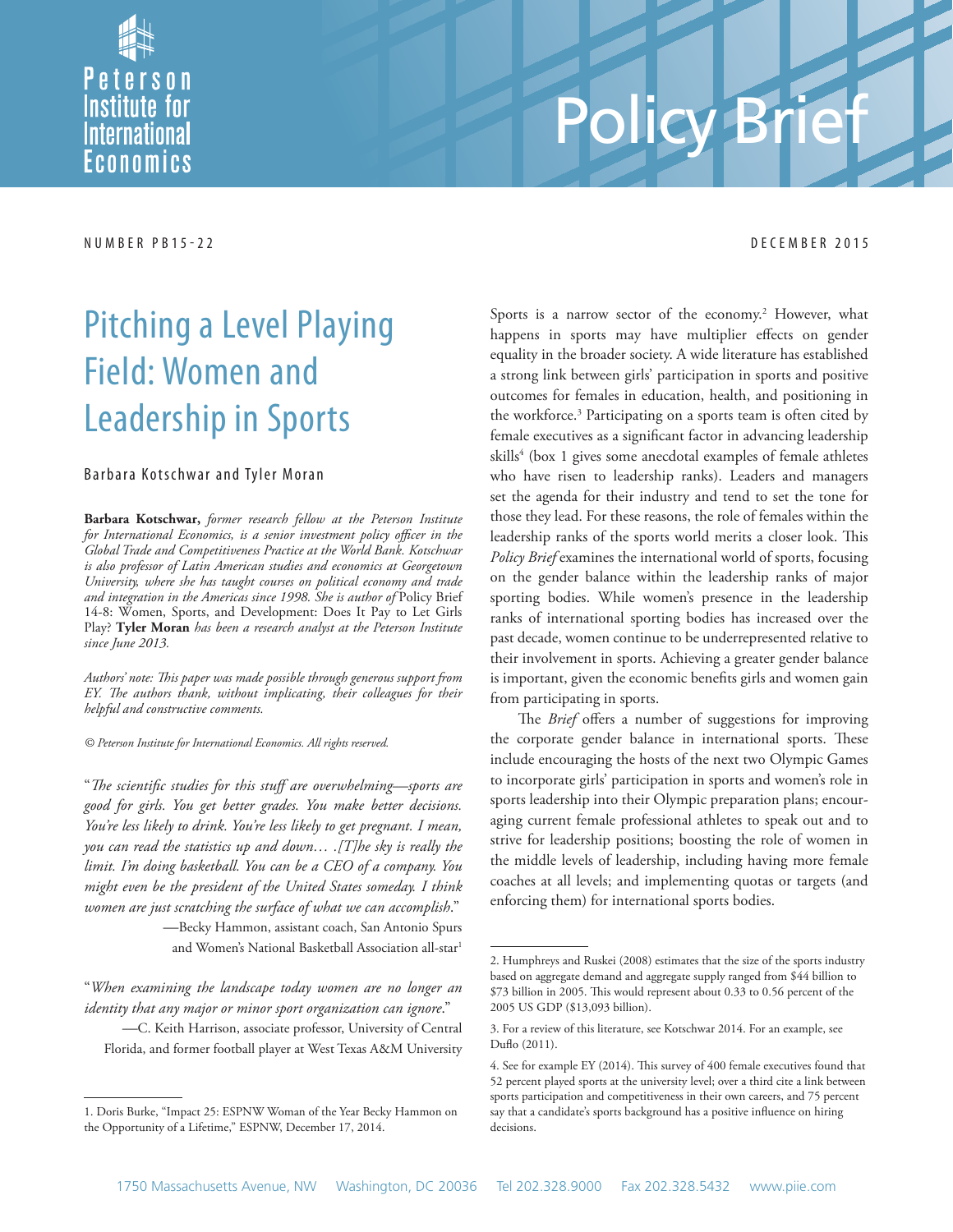#### **Box 1 Female managers in professional sports**

How do women rise to the top in professional sports? For some it is a family business, and many owners and executives inherit the position from their families. But in US professional sports, a striking number of top female executives are former professional or competitive athletes. Examples include:

- Gillian Zucker, former president of the Auto Club Speedway and current president of business operations for the Los Angeles Clippers, swam competitively at Hamilton College.
- Kim Ng, senior vice-president for Baseball Operations with Major League Baseball, played college softball at the University of Chicago.
- Barbara Underhill, the Toronto Maple Leafs skating coach, was a five-time Canadian figure skating champion and 1984 World Champion pairs figure skater. She is the first former figure skater hired by an NHL team.
- Nancy Lieberman, the first female head coach of a men's NBA-affiliated team and assistant general manager for the Texas Legends, was inducted into the Women's Basketball Hall of Fame in 1996.
- Val Ackerman, first WNBA president, was a basketball player for the University of Virginia, and her successor, Donna Orender, was an all-star player for the Women's Pro Basketball League.

#### **INCREASING VIEWERSHIP OF AND PARTICIPATION IN WOMEN'S SPORTS**

The world of sports has long since passed the point at which it could ignore women. The Women's World Cup of the International Federation of Association Football (FIFA), which took place throughout Canada in summer 2015, broke TV viewing records, exceeding the expected billion viewers.<sup>5</sup> The tournament generated 9 billion tweets, and FIFA's YouTube channel recorded its most monthly views ever (47 percent more than the 2014 Men's World Cup, which drew 19 million views).6 The final game, which pitted the US women's team against Japan, drew the highest US market rating ever for a soccer game.

This summer's high viewership of women's sports is not a fluke: Four years earlier, the US-Japan women's final also broke records, ranking as the most watched soccer match in cable history and the sixth most-viewed soccer telecast ever in the

United States at that time.<sup>7</sup> Attendance and TV viewers for the Women's National Basketball Association (WNBA), while still far from the viewership of the all-male NBA, have also grown. Females represent more than a third of the 14 million audience for major sports events.<sup>8</sup> Recent Super Bowls counted women as 46 percent of their viewing audience.<sup>9</sup>

<sup>5.</sup> Alice Magowan, "Women's World Cup 2015: One billion TV viewers expected," *BBC Sport,* June 6, 2015; and Bill Chappell, "US Women Shatter TV Ratings Record for Soccer with World Cup Win," NPR, July 6, 2015. By comparison, the Blackhawks-Lighting Game (Game 1) of the Stanley Cup finals (an important hockey match in Canada) attracted about 5.5 million viewers. The 2015 Super Bowl (American football) averaged about 114 million viewers.

<sup>6. &</sup>quot;Key figures from the FIFA Women's World Cup Canada 2015," FIFA.com, July 7, 2015.

<sup>7.</sup> An average of 13.5 million viewers watched Japan beat the US women. See "Women's World Cup Final draws 13.5 million viewers in US," Nielsen.com, July 19, 2011.

<sup>8.</sup> Tom Van Riper, "Women comprise large part of sports audience," Forbes. [com, September 30, 2011, http://sports.yahoo.com/top/news?slug=ys-forbes](http://sports.yahoo.com/top/news?slug=ys-forbes-sports_women_watch_most_093011)sports\_women\_watch\_most\_093011 (accessed on December 15, 2014). Breaking this down by sport, women represent 30 percent of the 2012–13 NBA season; 30 percent of the 2013 Major League Baseball (MLB) regular season; 32 percent of the National Hockey League (NHL) 2012–13 regular season; 37 percent of the 2013 National Association for Stock Car Auto Racing (NASCAR) Sprint Cup series; 35 percent of the Professional Golfers Association (PGA) 2013 regular season; 32 percent of the 2013 Major League Soccer (MLS) regular season, and 34 percent of the National Collegiate Athletic Association (NCAA) 2013–14 bowl games. Note that this data holds for the United States. Not all countries see the same trend; in Iran, for example, women are banned from attending major sports events. These statistics are based on data from TV by the Numbers, displayed in Derek Thompson, "Which Sports Have the Whitest/Richest/Oldest Fans?" *Atlantic,* February 10, 2014, http:// [www.theatlantic.com/business/archive/2014/02/which-sports-have-the-whitest](http://www.theatlantic.com/business/archive/2014/02/which-sports-have-the-whitest-richest-oldest-fans/283626/)richest-oldest-fans/283626/ (accessed on November 30, 2015).

<sup>9.</sup> Kat Gorden, "Women are the Dominant Media Voice During the Super Bowl," *Adweek*, January 27, 2014, http://www.adweek.com/news/advertising[branding/women-are-dominant-media-voice-during-super-bowl-155227](http://www.adweek.com/news/advertising-branding/women-are-dominant-media-voice-during-super-bowl-155227)  (accessed on December 14, 2014).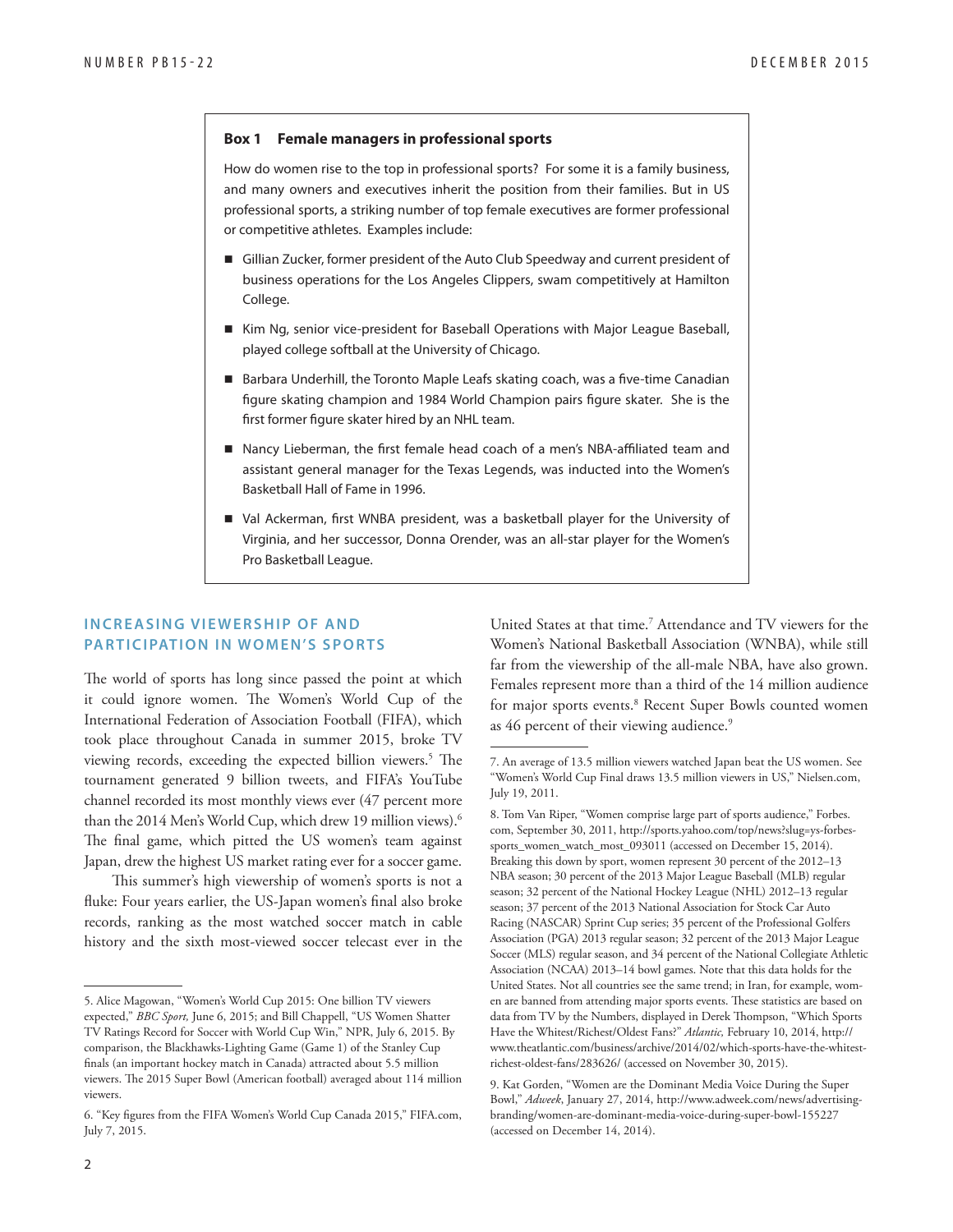|                                       | <b>NFL</b> | <b>MLS</b> | <b>MLB</b>     | <b>NBA</b> | <b>WNBA</b> |
|---------------------------------------|------------|------------|----------------|------------|-------------|
| League office: Professional employees | 30         | 37         | 30             | 41         | 79          |
| Majority owners                       | 0          | 0          | 16             | 6          | 36          |
| Head coaches                          | 0          | 0          | 0              | 0          | 42          |
| Assistant coaches                     | 0          | 0          | n.a.           | 0          | 68          |
| CEO/President                         | 0          | 0          | 0              | 7          | 36          |
| General manager                       | 0          | 0          | 0              | 0          | 40          |
| Vice president                        | 15         | 14         | 18             | 17         | 23          |
| Senior administration                 | 19         | 20         | 27             | 21         | 37          |
| Professional administration           | 27         | 25         | 27             | 35         | 42          |
| Head athletic trainers                | 0          | 0          | $\overline{4}$ | $\Omega$   | 54          |

 **federations, percent**

n.a. = not available; NFL = National Football League; MLS = Major League Softball; MLB = Major League Baseball; NBA = National Basketball Association; WNBA = Women's National Basketball Association

*Source:* University of Central Florida TIDES Racial and Gender Report Cards for most recent year available (2014–15 for NBA and MLB; 2013–14 for all others).

Females also constitute a large and growing share of the sports consumption market. In 2014, they made 21 percent of all US athletic wear purchases. Major athletic wear companies are increasingly orienting marketing and merchandise toward this growing clientele and are beginning to use popular women's sports to market to men: In April 2015 Nike began selling US women's national soccer team jerseys in men's sizes.<sup>10</sup>

Women are not only watching more sports and buying more sports gear, they are also playing more sports. Since the implementation of Title IX of the Education Amendments of 1972, girls in the United States have been catching up to their male peers.<sup>11</sup> In 2013–14, the number of girls involved in high school athletics was three quarters of the number of high school boys.12 Women's college sports have also grown, propelled by increased participation in women's hockey, lacrosse, rugby, and other sports. According to the National Sporting Goods Association, female participation in the top 50 sports has increased steadily, and the University of Minnesota's Tucker Center for Research on Girls and Women in Sport reports that 40 percent of American athletes are female.13

#### **WHERE ARE THE WOMEN LEADERS IN SPORTS?**

But missing from this increasingly equal sports picture is a proportional number of women in leadership positions in major US sports leagues. Table 1, which depicts the percentage of women in such roles, illustrates this point dramatically. Females make only marginal appearances as assistant coaches or general managers and comprise less than a quarter of senior administrative positions in the men's leagues.

This past year has seen some positive gains for women in major league sports leadership. Last year, Becky Hammon became the first female assistant NBA coach, for the San Antonio Spurs, and this year the first female head coach at the Summer League. This year the Arizona Cardinals hired Jen Welter as the first female coach of a National Football League (NFL) team. These women are highly qualified: Hammon is a seven-time WNBA all-star and a two-time Olympian with a university degree in exercise and sports science. Welter holds a PhD in psychology and a master's degree in sports psychology and has played on several professional football teams as well as on the gold-winning national team at the Women's World Championship. While these women are unusual for their credentials, they are becoming less so as women have caught up with men in educational attainment and labor force participation and, increasingly, playing time. *Time* magazine counters one popular argument against allowing female coaches for men's teams—that the women have no experience playing on **Table 1 Gender distribution in leadership roles in major US sports<br>
<b>Instead of the Massachine and Northern Control in the Massachine and Northern Control in the Massachine Schwarz (1974)<br>
Neurole of the Massachine Contro** 

<sup>10.</sup> Ira Boudway, "Women are now in the driver's seat in the sports apparel market," *Bloomberg Business,* April 22, 2015; and John Kell, "Nike makes a big push into the fast-growing women's segment," *Fortune*, October 22, 2014, http://fortune.com/2014/10/22/nike-women-business/ (accessed on December 14, 2014).

<sup>11.</sup> For a more detailed analysis of these trends, see Stevenson (2007) and Stevenson (2010).

<sup>12.</sup> The annual High School Athletics Participation Survey conducted by the National Federation of State High School Associations (NFHS) recorded 3,267,664 girls participating in sports during the 2013–14 time period along with 4,527,994 boys.

<sup>13.</sup> Figures quoted in Drew Harwell, "Women are one of the sporting-goods

industry's biggest-growing markets—and one of its most ignored," *Washington Post*, October 14, 2014, http://www.washingtonpost.com/news/business/ wp/2014/10/14/a-12-year-old-basketball-player-complained-about-there[being-no-girls-in-her-sports-catalog-the-problem-was-even-worse/ \(accesse](http://www.washingtonpost.com/news/business/wp/2014/10/14/a-12-year-old-basketball-player-complained-about-there-being-no-girls-in-her-sports-catalog-the-problem-was-even-worse/)d on December 14, 2014).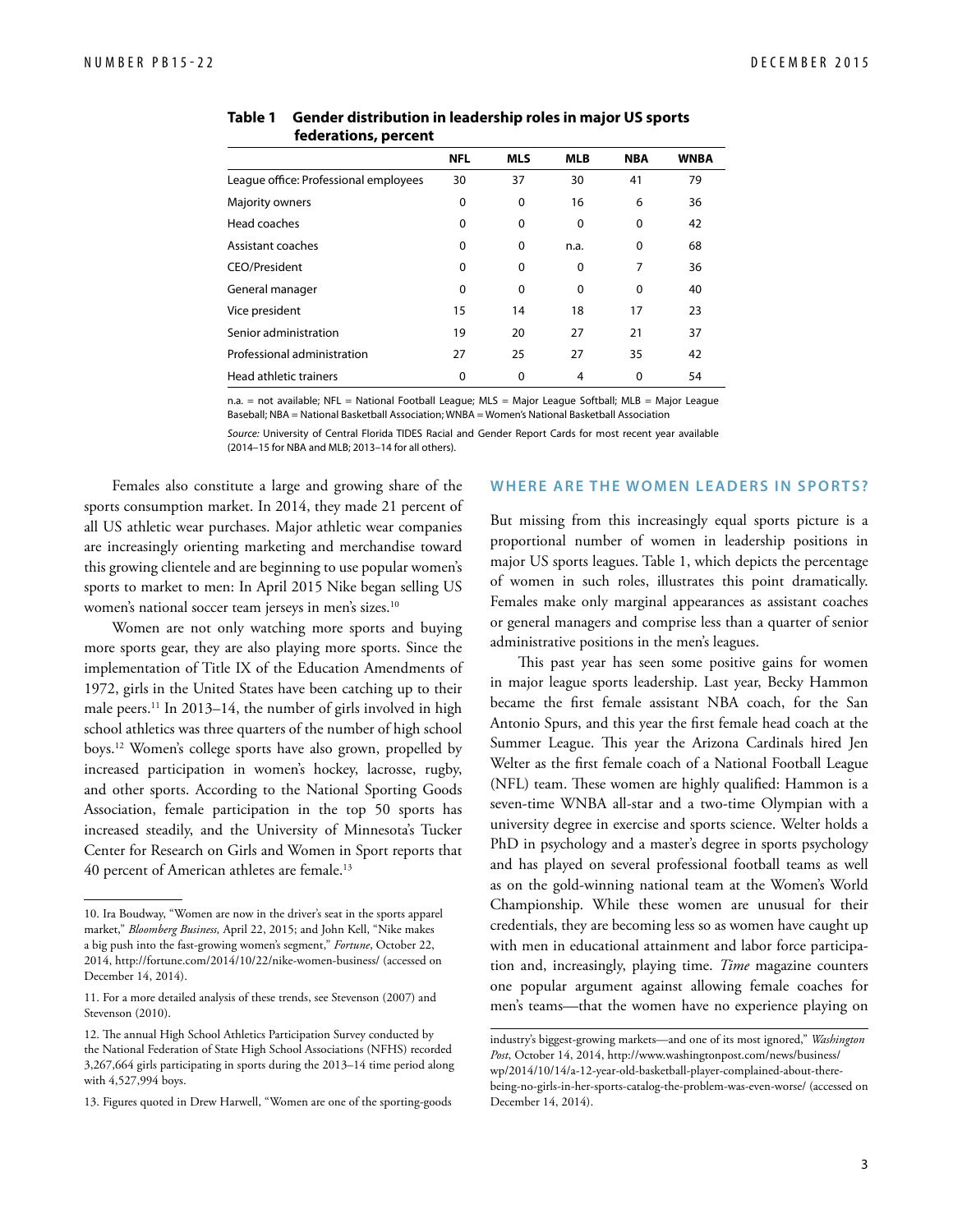an NBA or NFL team—by noting that neither Vince Lombardi nor Joe Gibbs played on an NFL team.14

Women still have a long way to go. Welter has been hired as an intern and Hammon as an assistant coach. Even in the WNBA, whose players are exclusively female, little more than a third of senior administration and about 40 percent of professional administrative posts are held by women. Despite their increased participation in sports and significant share of the sports consumer base, women remain largely absent from the leadership ranks.

### **Four dec ades of Title IX has helped build up a cohort of professional women with extensive sports experience.**

Sports is a specialized world, long dominated by men, so this gender imbalance may not be surprising. These numbers, however, are not only out of line with women's active participation in sports, they are also at variance with the growing prominence in the world of management outside sports. Four decades of Title IX has helped build up a cohort of professional women with extensive sports experience. According to a study by the International Labor Organization (ILO 2015), 43 percent of all managers in the United States are female—far more than women's share of professional and senior administration posts in four of the five major sports leagues, as depicted in table 1. A lack of practical and professional knowledge on the part of women therefore cannot be used to explain away the gender imbalance in leadership in high-level sports. This phenomenon seems to be replicated on an international scale, although data on sports participation is scarce in most countries.

#### **WOMEN, LEADERSHIP, AND THE INTERNATIONAL SPORTS WORLD**

Women participated in the Olympics for the first time in Paris in 1900. The 22 women who did so made up just over 2 percent of the athletes representing their countries in the Games and were limited to five sports.<sup>15</sup> Since this modest beginning, the involvement of women in the Olympic movement has changed significantly at all levels.<sup>16</sup> As of 2012, women compete in all Olympic sports and now make up more than 40 percent of the competitors in both the Winter and Summer Games.

Moving up the leadership ranks of the sporting industry, however, reveals a less dynamic trajectory. No women served on the International Olympic Committee (IOC), the governing body for the Games, until Norway's Pirjo Haeggman and Flor Isava-Fonseca from Venezuela joined in 1981, 87 years after the IOC was established. No women served on the IOC's executive board until Flor Isava-Fonseca was elected to the board in 1990. In 1997 Anita DeFrantz became vice president, the highest rank attained by a female in the organization's 121 years.<sup>17</sup> While more women have since joined the governing and administrative bodies of the Olympic organization, the IOC itself has identified the gender imbalance as an issue of concern (IOC 2014). As of December 2014, 4 out of 15 executive board members and about 23 percent of the IOC members are women.18 Recognizing the lack of women in international sports administration, a number of international bodies and meetings have emerged to examine and promote gender balance in sports (box 2).

In 1997, as part of its Women and Sport policy, the IOC established targets for women's membership in the executive committees of National Olympic Committees (NOCs): Women were to hold at least 10 percent of executive decisionmaking positions by December 2001 and at least 20 percent by December 2005. About 60 percent of NOCs have met the first goal, far fewer the second. The IOC commissioned a study by Loughborough University (Henry and Robinson 2009) on women's roles in the decision-making bodies of NOCs and International Federations (IFs). The study found that barriers continued to prevent women from accessing decision-making positions and that women continued to be underrepresented in sports governing bodies.

#### **TOWARDS A MORE GENDER-BALANCED SPORTS WORLD?**

Noland, Kotschwar, and Moran (2016, forthcoming) assesses corporate leadership gender balance for a large data set of international firms. The data show that educational and professional opportunities for women, political space for women, paternity leave, and proactive national policies had positive effects

<sup>14. &</sup>quot;Jen Welter, the new intern coach for the Arizona Cardinals, has a PhD in Psychology," Time.com, July 29, 2015.

<sup>15.</sup> Those sports were tennis, sailing, croquet, equestrianism, and golf.

<sup>16.</sup> Noland and Stahler (2014). This was not a smooth transition: Pierre de Coubertin, head of the International Olympic Committee (IOC), sent a letter to male athletes in 1928 warning them of the dangers of allowing women to

compete in future Olympic Games, and some argue that distaste over women's participation was a factor in Coubertin's decision to step down from the organization he had founded (see Teezel 2013, 100).

<sup>17.</sup> DeFrantz's term ended in 2001; in 2004 Gunilla Lindberg was elected vice president.

<sup>18.</sup> Nawal El Moutawakel from Morocco is a vice president and Gunilla

Lindberg from Sweden, Claudia Bokel from Germany, and Ani DeFrantz from the United States are members (IOC 2014).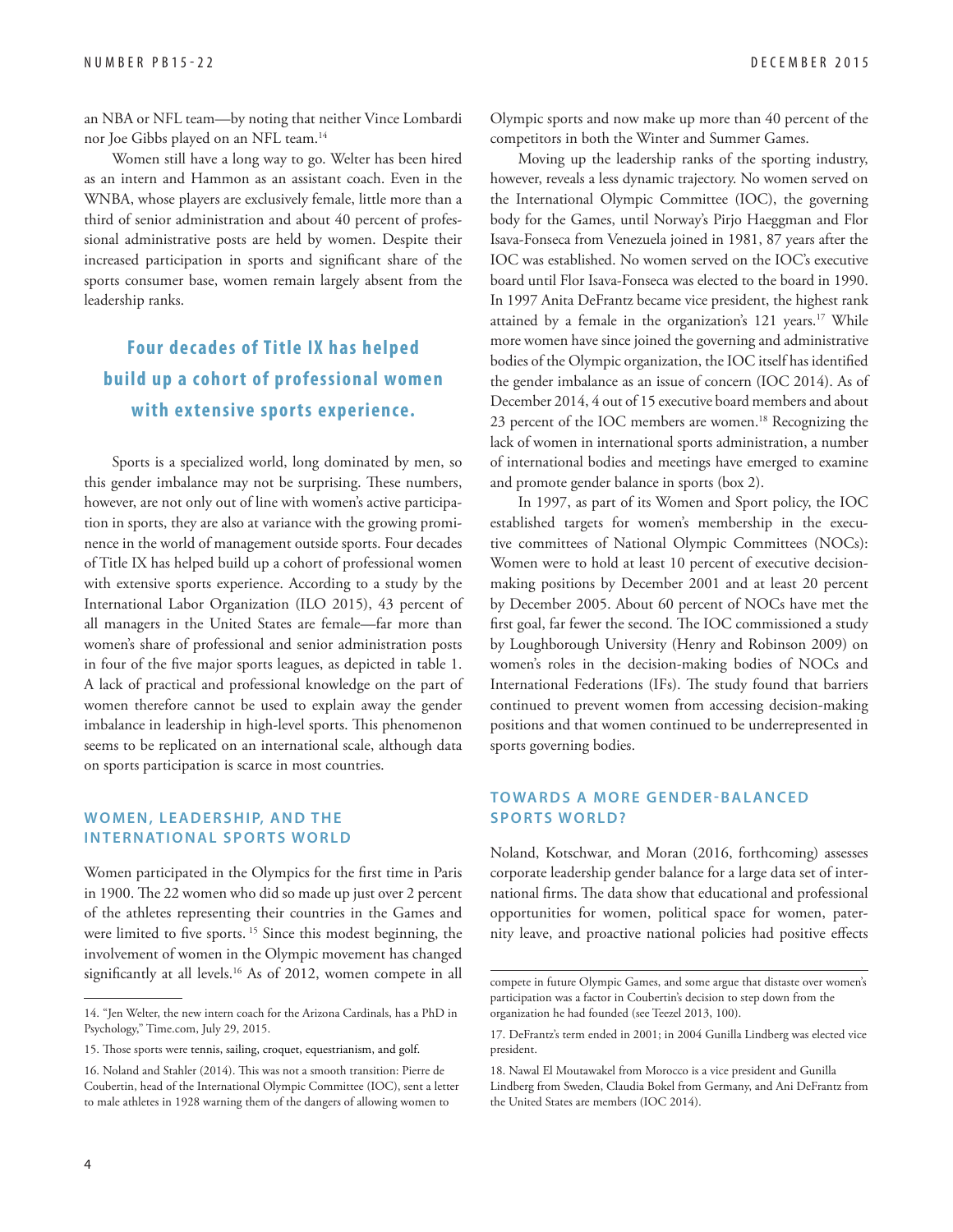#### **Box 2 International sports gender balance initiatives**

The first World Conference on Women and Sport was held May 5–8, 1994, in Brighton, UK. At this meeting, the International Working Group on Women and Sport (IWG) was formed to increase the involvement of women in sport at all levels, including leadership. To date, the IWG has convened six World Conferences, which have resulted in the promulgation of the 1994 Brighton Declaration on Women and Sport (now the Brighton plus Helsinki Declaration on Women and Sport). The Brighton Declaration sets out a number of principles for organizations, federations, governments, authorities, and other entities that are responsible for or influence the conduct, development, or promotion of sport to follow. Signatories pledge best efforts to:

- $\blacksquare$  ensure that all women and girls have the opportunity to participate in sport in a safe and supportive environment that preserves the rights, dignity, and respect of the individual;
- increase the involvement of women in sport at all levels and in all functions and roles;
- **E** ensure that the knowledge, experiences, and values of women contribute to the development of sport; and
- **P** promote the recognition by women of the intrinsic value of sport and its contribution to personal development and a healthy lifestyle.

As of the Sixth IWG World Conference on Women and Sport held in June 2014 in Helsinki, 416 sport organizations worldwide had endorsed the Brighton Declaration [on Women and Sport. For a list of these signatories, see http://www.federarco.es/](http://www.federarco.es/mujer-y-deporte/documentacion/94-declaracion-de-brighton/file) mujer-y-deporte/documentacion/94-declaracion-de-brighton/file.

on female leadership. At the firm level, greater board size and the presence of a female CEO were positive factors, and more women on the board increased the likelihood of having a female CEO. The question is whether similar factors affect female leadership in the world of sports.

Examining the gender balance in leadership positions of the NOCs provides an ideal starting point. NOCs play a leading role in the international Olympic movement: They organize their country's participation in the Olympic Games and are involved in the development of athletes and the training of coaches and officials. They thus affect the sports environment at the highest level and can be viewed as local representatives of the wider Olympic movement.

Data on the top positions—president and secretary general, or equivalent—for all 205 NOCs are listed on the IOC website. In 2015, women held few leadership positions: 6 percent of NOC presidents and 13 percent of secretary general positions were held by women. Given that women have made up more

than 20 percent of the Olympic athletes since the early 1970s, it is likely that a large enough cadre of former athletes exists to field more than this marginal representation among top executives.

Since the top positions of NOCs do not tell the whole story, information on gender representation on their executive boards was also examined.19 Of the 79 NOCs for which gendered leadership data exists, five have no women on their board. Of the rest, just over a quarter have only one female

<sup>19.</sup> Some NOCs clearly present board information. Many others, however, either do not include this information on their websites or do not make it available in a language familiar to the authors. In such cases, press releases or other official information listing board membership available on the Internet were used. Where an executive was not identified with the titular "Mr." or "Ms./Mrs.," the gender was assessed by using either an internet search for the person's name and title or a database that categorizes first names as strongly male/female, weakly male/female, or neutral. The database, created for a C [program called genderReader, is available on github at https://github.com/](https://github.com/cstuder/genderReader/blob/master/gender.c/nam_dict.txt) cstuder/genderReader/blob/master/gender.c/nam\_dict.txt.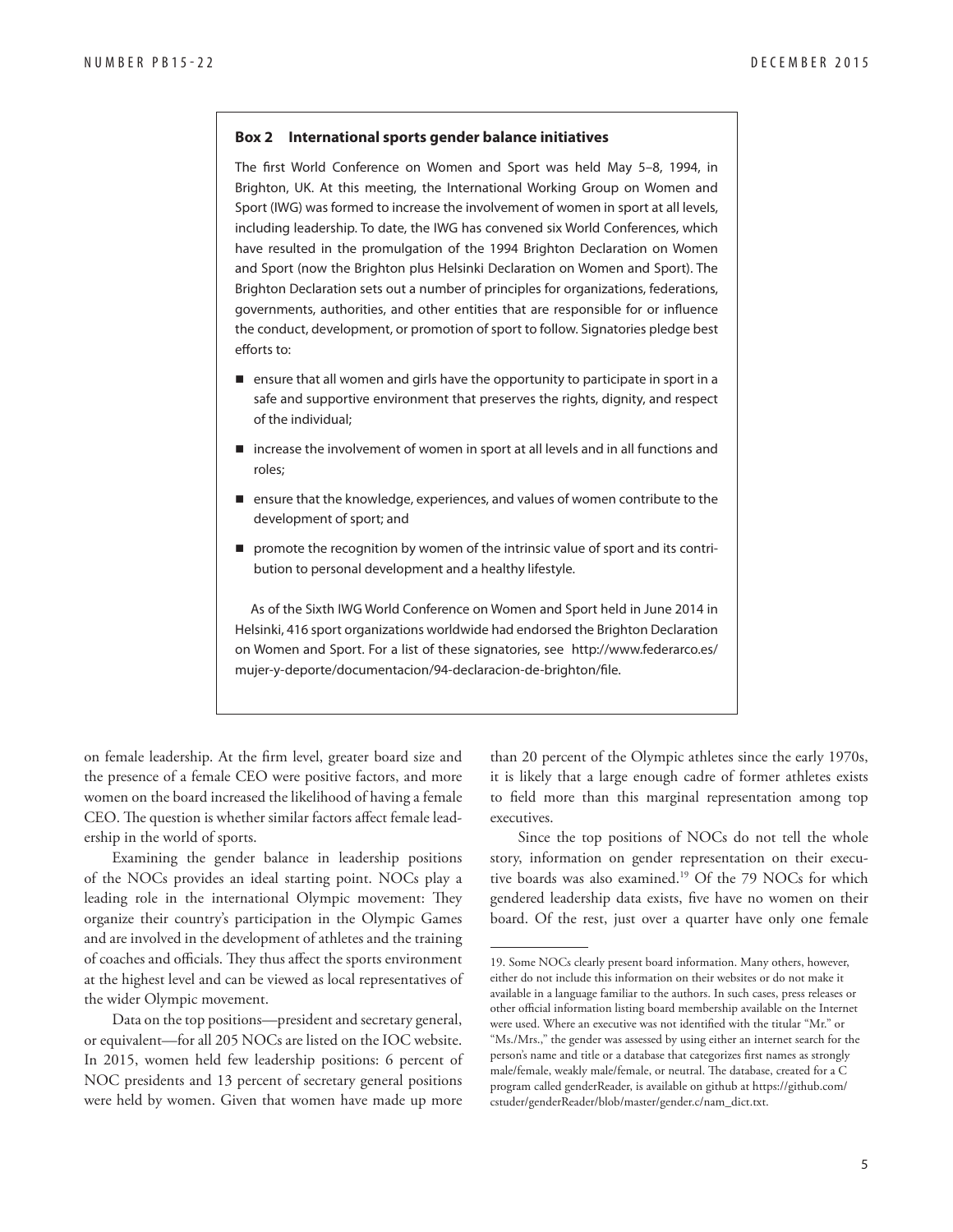#### **Table 2 Gender balance in NOCs across the world**

| <b>Rank</b>  | Country                     | Date of<br>recognition | <b>Female</b><br>board<br>directors | <b>Male</b><br>board<br>directors | <b>Percent</b><br>board<br>directors,<br>female | <b>Board size</b><br>(number of<br>directors) | <b>WEF GGG</b><br>index | <b>Percent</b><br>female<br>corporate<br>board<br>members | <b>Percent</b><br>female<br>executives | <b>Female</b><br>medals,<br>2012<br><b>Olympics</b> |
|--------------|-----------------------------|------------------------|-------------------------------------|-----------------------------------|-------------------------------------------------|-----------------------------------------------|-------------------------|-----------------------------------------------------------|----------------------------------------|-----------------------------------------------------|
|              | Average                     | 1944                   | 3                                   | 11                                | 21                                              | 14                                            | 0.713                   | 12                                                        | 17                                     | 5                                                   |
|              | Average, top 10             | 1937                   | 6                                   | 7                                 | 45                                              | 13                                            | 0.756                   | 18                                                        | 20                                     | 9                                                   |
|              | Average, bottom 10          | 1954                   | $\mathbf{1}$                        | 18                                | $\overline{2}$                                  | 19                                            | 0.675                   | 11                                                        | 17                                     | $\overline{2}$                                      |
|              | Top 10                      |                        |                                     |                                   |                                                 |                                               |                         |                                                           |                                        |                                                     |
| $\mathbf{1}$ | Estonia                     | 1991                   | 5                                   | 4                                 | 55.56                                           | 9                                             | 0.702                   | 16.7                                                      | 24.6                                   | $\mathbf 0$                                         |
| 2            | Norway                      | 1900                   | $\overline{7}$                      | 6                                 | 53.85                                           | 13                                            | 0.837                   | 40.2                                                      | 20.1                                   | $\mathbf{1}$                                        |
| 3            | <b>Brazil</b>               | 1935                   | 9                                   | 10                                | 47.37                                           | 19                                            | 0.694                   | 8.6                                                       | 9.3                                    | 6                                                   |
| 4            | Australia                   | 1895                   | 6                                   | $\overline{7}$                    | 46.15                                           | 13                                            | 0.741                   | 7.7                                                       | 13.9                                   | 20                                                  |
| 5            | Sweden                      | 1913                   | 5                                   | 6                                 | 45.45                                           | 11                                            | 0.817                   | 21.5                                                      | 20.8                                   | $\mathbf{1}$                                        |
| 6            | Bermuda                     | 1936                   | 4                                   | 6                                 | 40.00                                           | 10                                            | n.a.                    | n.a.                                                      | n.a.                                   | $\mathbf 0$                                         |
| 7            | Latvia                      | 1991                   | 6                                   | 9                                 | 40.00                                           | 15                                            | 0.769                   | 25.3                                                      | 35.5                                   | $\mathbf 0$                                         |
| 8            | Namibia                     | 1991                   | 4                                   | 6                                 | 40.00                                           | 10                                            | 0.722                   | 20.0                                                      | 25.0                                   | $\mathbf 0$                                         |
| 9            | New Zealand                 | 1919                   | 4                                   | 6                                 | 40.00                                           | 10                                            | 0.777                   | 13.9                                                      | 14.3                                   | 5                                                   |
| 10           | <b>United States</b>        | 1894                   | 6                                   | 10                                | 37.50                                           | 16                                            | 0.746                   | 12.2                                                      | 16.0                                   | 58                                                  |
|              | Bottom 10                   |                        |                                     |                                   |                                                 |                                               |                         |                                                           |                                        |                                                     |
| 70           | Thailand                    | 1950                   | 1                                   | 21                                | 4.55                                            | 22                                            | 0.703                   | 19.0                                                      | 28.3                                   | 2                                                   |
| 71           | Czech Republic              | 1993                   | $\mathbf{1}$                        | 24                                | 4.00                                            | 25                                            | 0.674                   | 14.0                                                      | 14.3                                   | 5                                                   |
| 72           | India                       | 1927                   | $\mathbf{1}$                        | 27                                | 3.57                                            | 28                                            | 0.646                   | 8.5                                                       | 13.1                                   | 2                                                   |
| 73           | Poland                      | 1919                   | $\mathbf{1}$                        | 33                                | 2.94                                            | 34                                            | 0.705                   | 13.0                                                      | 18.6                                   | 5                                                   |
| 74           | <b>United Arab Emirates</b> | 1980                   | 1                                   | 37                                | 2.63                                            | 38                                            | 0.644                   | 11.1                                                      | 2.7                                    | $\mathbf 0$                                         |
| 75           | Cambodia                    | 1995                   | $\mathbf 0$                         | 11                                | 0.00                                            | 11                                            | 0.652                   | n.a.                                                      | n.a.                                   | $\mathbf 0$                                         |
| 76           | Greece                      | 1895                   | $\mathbf 0$                         | 9                                 | 0.00                                            | 9                                             | 0.678                   | 11.2                                                      | 21.5                                   | $\mathbf{1}$                                        |
| 77           | Nigeria                     | 1951                   | $\mathbf 0$                         | 8                                 | 0.00                                            | 8                                             | 0.639                   | 12.5                                                      | 17.0                                   | $\mathbf 0$                                         |
| 78           | Panama                      | 1947                   | $\Omega$                            | 9                                 | 0.00                                            | 9                                             | 0.720                   | 7.4                                                       | 8.0                                    | $\mathbf 0$                                         |
| 79           | Vietnam                     | 1979                   | $\overline{0}$                      | 5                                 | 0.00                                            | 5                                             | 0.692                   | 0.0                                                       | 25.0                                   | $\Omega$                                            |

n.a. = not available; NOC = National Olympic Committee; WEF = World Economic Forum; GGG = global gender gap

Sources: National Olympic Committee websites, World Economic Forum, PIIE corporate gender balance database, and Noland and Stahler (2014) Olympics database.

board member. Thirty-nine have met the IOC goal of having 20 percent female board members by the year 2015.

To illustrate some of the differences in NOCs, table 2 lists the top and bottom 10 gender-balanced NOCs, along with their country's associated value on a number of indicators. All of the top 10 have close to 40 percent women on their boards—mirroring the average female participation rate in the Olympics. The bottom 10 NOCs all have less than 5 percent female participation on their boards. Top gender-balanced NOC boards are in countries that have, on average, a higher score on the World Economic Forum's global gender gap index, a higher percentage of women board members in their corporate sector, and a slightly higher percentage overall of women in the executive ranks of their companies. These boards tend to be smaller, by six members, than the 10 bottom gender-balanced NOCs. They also tend to have more female medalists than the bottom.

Only a weak relationship exists between the gender balance of a country's corporate leadership and its NOC. As such, it can be assumed that some common country characteristics will prevail. Countries with cultures or policies more conducive to women's leadership roles are also more conducive to promoting women's athletics and to funneling elite athletes or other qualified females up the corporate sporting ladder. However, in this case industry effects tend to predominate. Table 3 sets out the correlation coefficients of these variables with NOC gender balance.

Female participation on NOC boards is correlated with the World Economic Forum's global gender gap index score for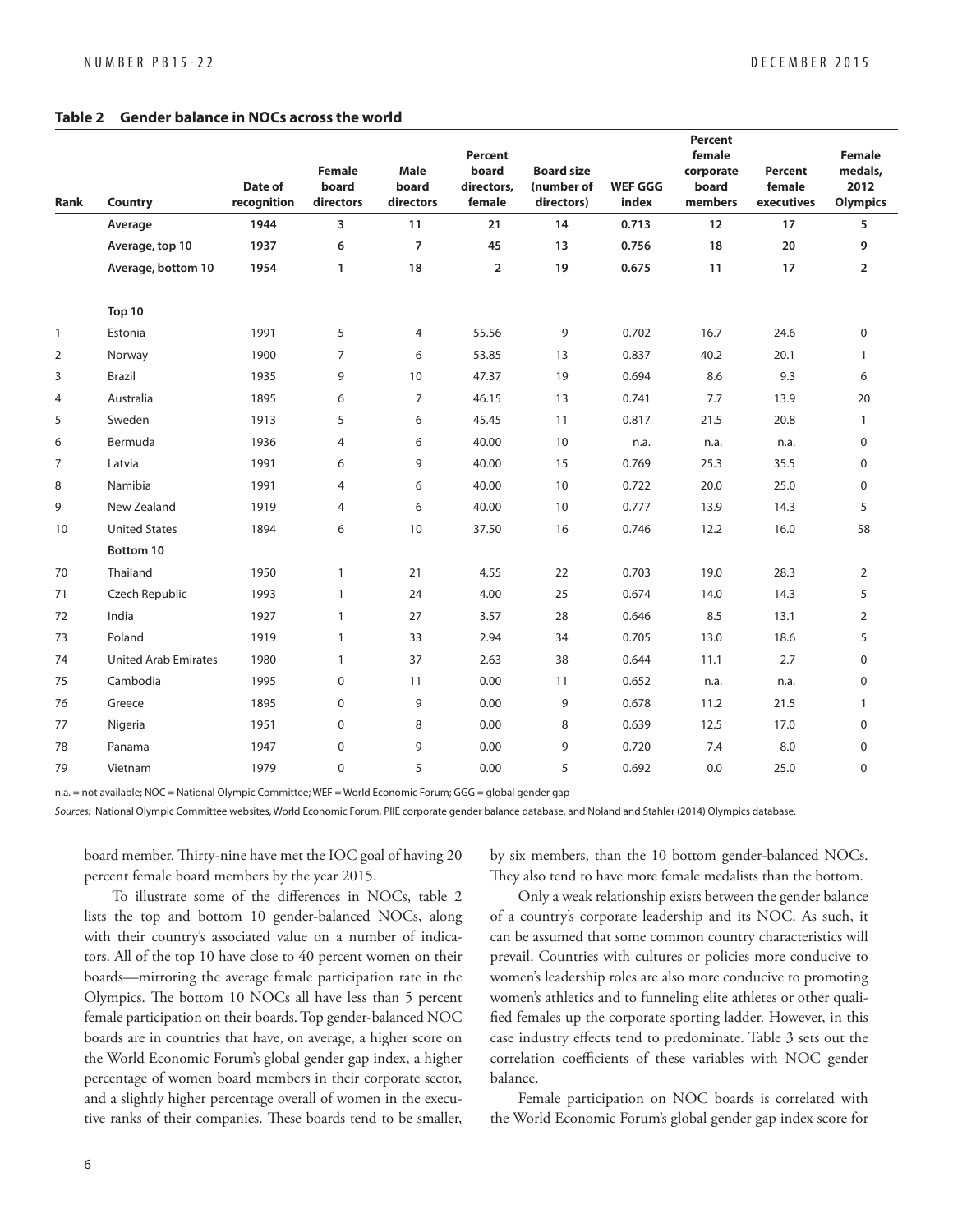|                                      |                                         | <b>NOC</b>                             |                                               |
|--------------------------------------|-----------------------------------------|----------------------------------------|-----------------------------------------------|
|                                      | <b>NOC</b><br>female board<br>directors | female board<br>directors<br>(percent) | <b>Board size</b><br>(number of<br>directors) |
| NOC female board directors           | 1.00                                    | 0.74                                   | 0.36                                          |
| NOC female board directors (percent) | 0.74                                    | 1.00                                   | $-0.21$                                       |
| Board size (number of directors)     | 0.36                                    | $-0.21$                                | 1.00                                          |
| WEF GGG index                        | 0.26                                    | 0.44                                   | $-0.24$                                       |
| Corporate boards, percent female     | 0.23                                    | 0.27                                   | 0.05                                          |
| Corporate executives, percent female | 0.05                                    | 0.06                                   | $-0.08$                                       |
| Female medals, 2012 Olympics         | 0.43                                    | 0.14                                   | 0.30                                          |

#### **Table 3 Correlation coefficients for NOC gender balance and other variables**

NOC = National Olympic Committee; WEF = World Economic Forum; GGG = global gender gap

Note: Shaded figures are significant.

Sources: National Olympic Committee websites, World Economic Forum, PIIE corporate gender balance database, and Noland and Stahler Olympics database.

the corresponding country and with the gender balance on a country's corporate boards. In many cases, former Olympians are favored for inclusion on NOC boards, so a country that generates more female Olympians might enable more women to participate at the leadership level.

In addition to Olympic leadership, the gender balance in International Federations (IFs) and national sports organizations (NSOs) was also examined. NSOs are the national governing bodies for particular sports. IFs are responsible for the administration of competitions in their sport throughout the world and set the guidelines for their sport. NSOs administer that sport nationally. For example, the international federation overseeing the Women's World Cup of soccer is the Federation Internationale de Football Association (FIFA); the Canadian Soccer Association is the NSO that oversees soccer in Canada. Annex 1 lists the country data for NSOs; annex 2 lists the IFs for which information is available.

In the sample of 39 countries, 23—or nearly 60 percent had 20 percent or more women on their NSO boards on average. Women make up 8 percent of chairs and 20 percent of the CEOs for the 90 IFs surveyed. Women make up about 20 percent of NSO directors across the board. In the gender distribution of NSO boards by region, only South Asia, with 10 NSOs, averages lower than 20 percent female board representation (figure 1). All NSOs in North America, sub-Saharan Africa, and Oceania have reached the Brighton Declaration target of at least 20 percent women on their boards.

This breakdown is not surprising. Countries that give more opportunities to their women tend to have a greater female representation in their sports governing bodies. Countries with a corporate culture that aims more towards gender balance tend to have more women on their national sports boards; for example, Norway, which has a 40 percent quota for females on corporate boards has a nearly 40 percent female NOC board. And countries with more female Olympic medalists tend to have a greater number of women on their NOC boards, though not necessarily a greater percentage of women on those boards.

This last element is important. Anecdotal evidence suggests a demonstration effect: Seeing other women excel in sports spurs girls already interested in those sports to excel. Seeing qualified women in sports leadership positions—and, compellingly, seeing female athletes with a proven performance record accepted into the leadership ranks within their sports—can serve as a strong motivator for female athletes climbing up the sports ladder (Weed 2009). The important multiplier effects that sports can have for girls and women, and the important effects that positive female outcomes can have for economic growth (Agenor and Canuto 2012), makes promoting gender equality in sports leadership a wise societal investment.

While only 20 percent of the IFs listed in annex 2 have signed the Brighton Declaration, selected IFs have undertaken significant measures to bring women into their leadership ranks. Both the International Biathlon Union (IBU) and the International Triathlon Union (ITU) incorporate gender equality into their contracts, mandating that prize money and media exposure must be equal for men and women's events. The ITU offers a subsidy instead of imposing a quota: Delegations from national federations are generally represented by two delegates—but each delegation can earn an extra delegate by appointing a woman (i.e., if the team has one woman delegate, then the delegation is allowed three delegates; if two are women, they may bring four). The International Cycling Union (UCI) also incorporates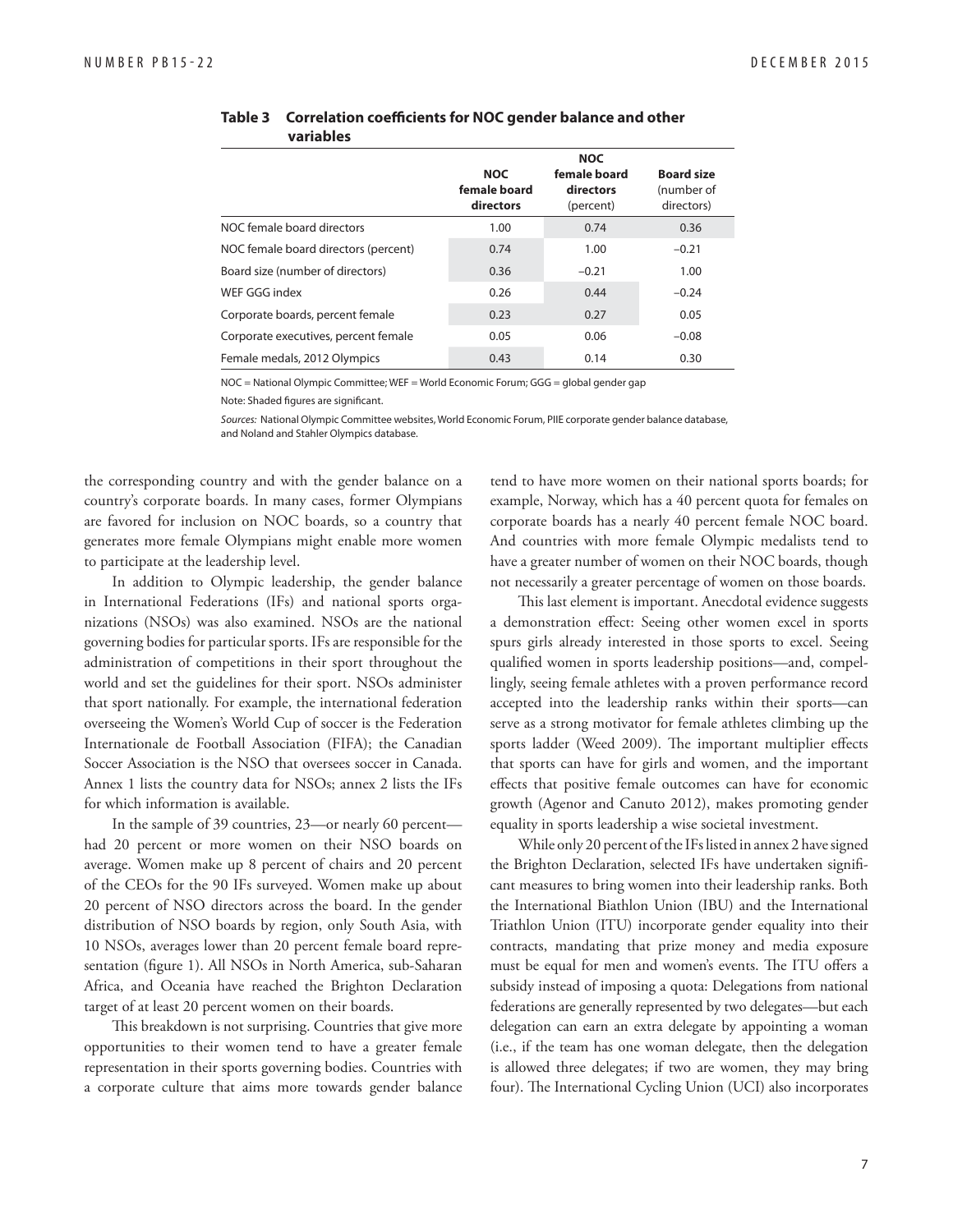

**Figure 1 Gender balance in NSOs by region**

NSO = national sports organization; SSA = Sub-Saharan Africa; LAC = Latin American and Caribbean; MENA = Middle East and North Africa

Source: Sydney Scoreboard, available at: http://www.sydneyscoreboard.com/.

gender equity in its equal-opportunity recruitment plan, which has resulted in 49 percent of its staff and over 35 percent of its managers and directors being female (EU 2014).

Some IFs have neither signed the Brighton Declaration nor taken any significant moves to bolster gender equity. FIFA is probably the most famously resistant to gender balance. The current scandal engulfing soccer's most important organization is an opportunity for FIFA to adopt greater transparency in its leadership and to reform its board so that more than one token woman participates in executive decisions. The popularity of the Women's World Cup, the number of girls playing soccer, and the female soccer fan base should all be factors encouraging FIFA to seriously consider improving the gender balance in its leadership. The literature does not provide a clear causality, but there is a trend in both business and political science literature that associates female leadership with less corruption and greater transparency, both of which would greatly benefit this organization.

#### **HOW CAN THE INTERNATIONAL SPORTS WORLD BOLSTER FEMALE LEADERSHIP RANKS?**

Quotas and targets appear effective in advancing women in the international sports leadership ranks. Looking back to table 2, the average participation of females on NOC boards in the sample is 21 percent, compared to 12 percent for corporations in the same sample. However, the 20 percent target, while helping to equalize access to leadership positions, still falls short of matching the percentage of women participating in sports. And quotas are often controversial, sometimes accompanied by allegations that candidates in the quota group lack qualifications. Such policies must be accompanied by corresponding measures that help assure that women gain the experience needed to serve as leaders and have access to mechanisms, such as leadership networks and mentors, that are key to boosting their ascension into leadership ranks.

In the corporate world, women's education and labor force outcomes relative to those of men indicate that the main barrier to greater gender balance is at the point of promotion to leadership. A relatively equal (and sometimes larger) pool of female talent graduates and enters the workforce where men and women find entry level jobs at the same pace, after which an ever-increasing gender gap is witnessed, with women disappearing as the cohort climbs the ranks. Evidence from the United States suggests that female leadership in sports faces similar constraints. Barriers to women's entry into the coaching ranks, for example, are evident, as discussed below. Unfortunately, a lack of international data similar to that in the United States prevents international comparisons.

Great strides have been made in gender equity in sports participation in the United States. Detailed data from the US Department of Education's Equity in Athletics Data Analysis Cutting Tool, set out in table 4, shows that female participation in college sports is roughly 42 percent that of males.<sup>20</sup> If all

<sup>20.</sup> This varies, of course, by sport; some sports (field hockey, softball, synchronized swimming, and badminton) are played by only women, and others (football and baseball) are limited to men.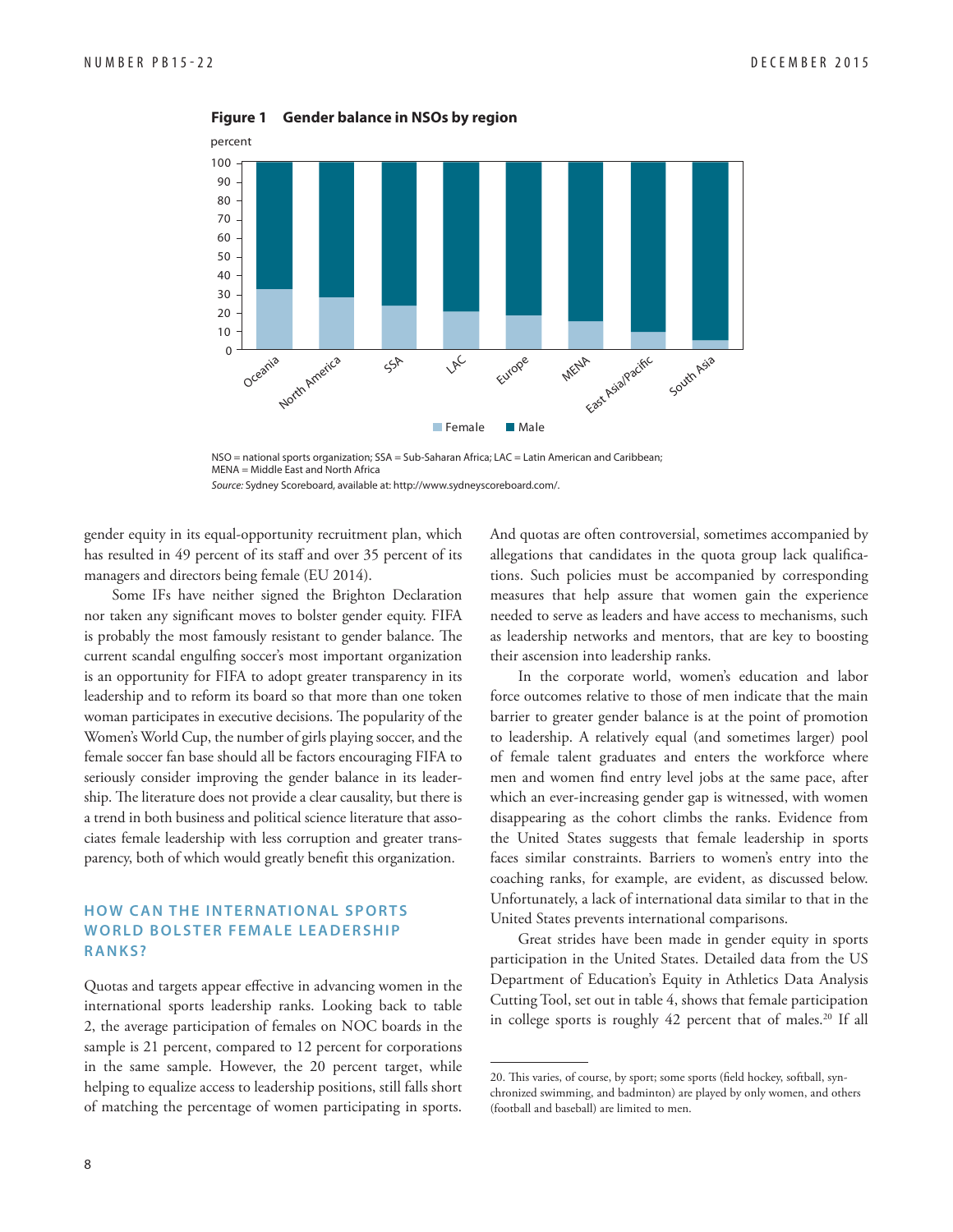| <b>Varsity teams</b>                  | <b>Male</b> | <b>Female</b> | <b>Total</b> | <b>Percent</b><br>female |
|---------------------------------------|-------------|---------------|--------------|--------------------------|
| <b>Badminton</b>                      | 0           | 130           | 130          | 100                      |
| Equestrian                            | 3           | 1,592         | 1,595        | 100                      |
| Field hockey                          | 0           | 5,757         | 5,757        | 100                      |
| Softball                              | $\mathbf 0$ | 30,733        | 30,733       | 100                      |
| Synchronized swimming                 | 0           | 62            | 62           | 100                      |
| Beach volleyball                      | 37          | 640           | 677          | 95                       |
| Volleyball                            | 2,562       | 26,513        | 29,075       | 91                       |
| Gymnastics                            | 300         | 1,695         | 1,995        | 85                       |
| Sailing                               | 72          | 275           | 347          | 79                       |
| Rifle                                 | 24          | 85            | 109          | 78                       |
| Rowing                                | 2,826       | 7,442         | 10,268       | 72                       |
| Bowling                               | 722         | 1,155         | 1,877        | 62                       |
| Archery                               | 48          | 71            | 119          | 60                       |
| Swimming and diving                   | 7,101       | 8,816         | 15,917       | 55                       |
| Water polo                            | 1,607       | 1,812         | 3,419        | 53                       |
| Fencing                               | 593         | 649           | 1,242        | 52                       |
| <b>Tennis</b>                         | 9,963       | 10,679        | 20,642       | 52                       |
| All track combined                    | 54,578      | 56,681        | 111,259      | 51                       |
| Skiing                                | 460         | 454           | 914          | 50                       |
| Soccer                                | 37,742      | 37,442        | 75,184       | 50                       |
| Basketball                            | 32,176      | 28,250        | 60,426       | 47                       |
| Squash                                | 422         | 355           | 777          | 46                       |
| Lacrosse                              | 13,592      | 10,592        | 24,184       | 44                       |
| Weight lifting                        | 100         | 77            | 177          | 44                       |
| Rodeo                                 | 1,137       | 715           | 1,852        | 39                       |
| Table tennis                          | 73          | 46            | 119          | 39                       |
| Golf                                  | 12,161      | 6,542         | 18,703       | 35                       |
| Ice hockey                            | 4,254       | 2,093         | 6,347        | 33                       |
| Wrestling                             | 9,584       | 279           | 9,863        | 3                        |
| Baseball                              | 55,341      | $\Omega$      | 55,341       | 0                        |
| Football                              | 89,196      | 0             | 89,196       | 0                        |
| <b>Total</b>                          | 365,257     | 269,862       | 635,119      | 42                       |
| Single-gender sports                  | 144,537     | 36,682        | 181,219      | 20                       |
| <b>Excluding single-gender sports</b> | 220,720     | 233,180       | 453,900      | 51                       |

**Table 4 US college varsity sports participants, by gender, 2013**

Source: US Department of Education's Equity in Athletics Data Analysis Cutting Tool.

of the all-female or all-male sports are excluded, then women make up slightly more than half of all college varsity athletes.

Greater female participation in sports has not translated as well into gains in coaching and administrative positions. A growing base of female coaches, like a growing base of female middle managers, can provide a pool of expertise that can be tapped for leadership positions. But the female share of college head coaches in the United States has only grown from 26 to 29 percent between 2003 and 2013 (figure 2), and female parttime coaches have remained steady at about 20 percent.

This picture becomes more interesting when the coaching positions are disaggregated. Women represented 53 percent of full-time coaches for women's teams in 2013—up from 49 percent in 2003. When it comes to leading men, however,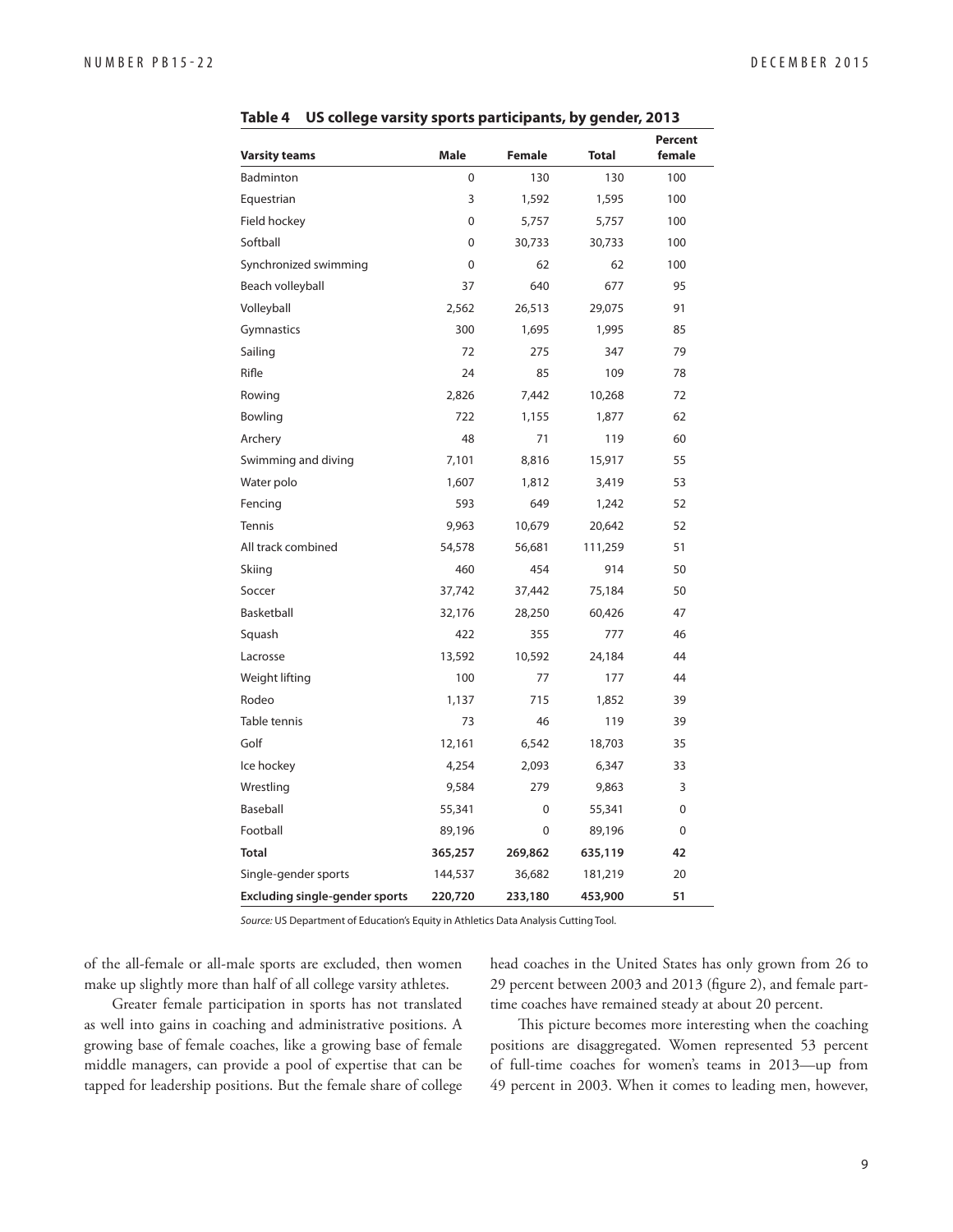

**Figure 2 Gender distribution of US college head coaches, 2003–13**



female coaches have lost ground, dropping from 2 percent of full-time head coaches in 2003 to 0.1 percent (6 coaches out of 3,797) in 2013.

This gender imbalance in the US coaching ranks is replicated on the international stage. At the 2012 London Olympics, only 11 percent of accredited coaches were female. The middle leadership ranks offer the sports world an opportunity to achieve greater gender balance.

#### **CONCLUSIONS**

Women's participation in athletics and their presence in the leadership ranks of sporting bodies have improved greatly. Much remains to be done, however. Accomplishing greater gender balance in sports is important, not just for generic arguments for equality but because of the importance sports have in furthering women's individual potential and their ability to bolster their society. If playing sports has positive health, education, and workforce effects for girls, then encouraging their role in sports is also important. If treating women well is good for the economy, then this gives additional impetus to bolster female sports participation—at all levels.

As such, the following recommendations would support these goals.

- Pyeongchang and Tokyo, the sites of the next Olympic games, are in countries struggling to advance economically and bolster anemic growth. Both Korea and Japan have famously low female participation rates in the workforce which does nothing to help growth—and among the lowest levels of female leadership in the world. Both hosts should make hosting the Games an opportunity to call for greater female participation in the upper management of sporting bodies. This would send a strong signal to the sports world in countries actively trying to recruit talented women into their own professional and leadership ranks.
- $\blacksquare$  The demonstration effect is important. Encouraging female participation in athletics is also important. The more girls participate in sports and the more women are sent to the Olympics, the more likely they will end up in leadership positions and therefore be able to help build the infrastructure that will allow other girls to replicate their path—and to do so with fewer hurdles in their way. Female athletes who have risen to positions of leadership should be encouraged to create a public presence and to serve as mentors to women in the middle ranks.
- The sports world should pay attention to the middle ranks of leadership: coaches, assistant coaches, managers, and other policy officials. Mentoring programs could be put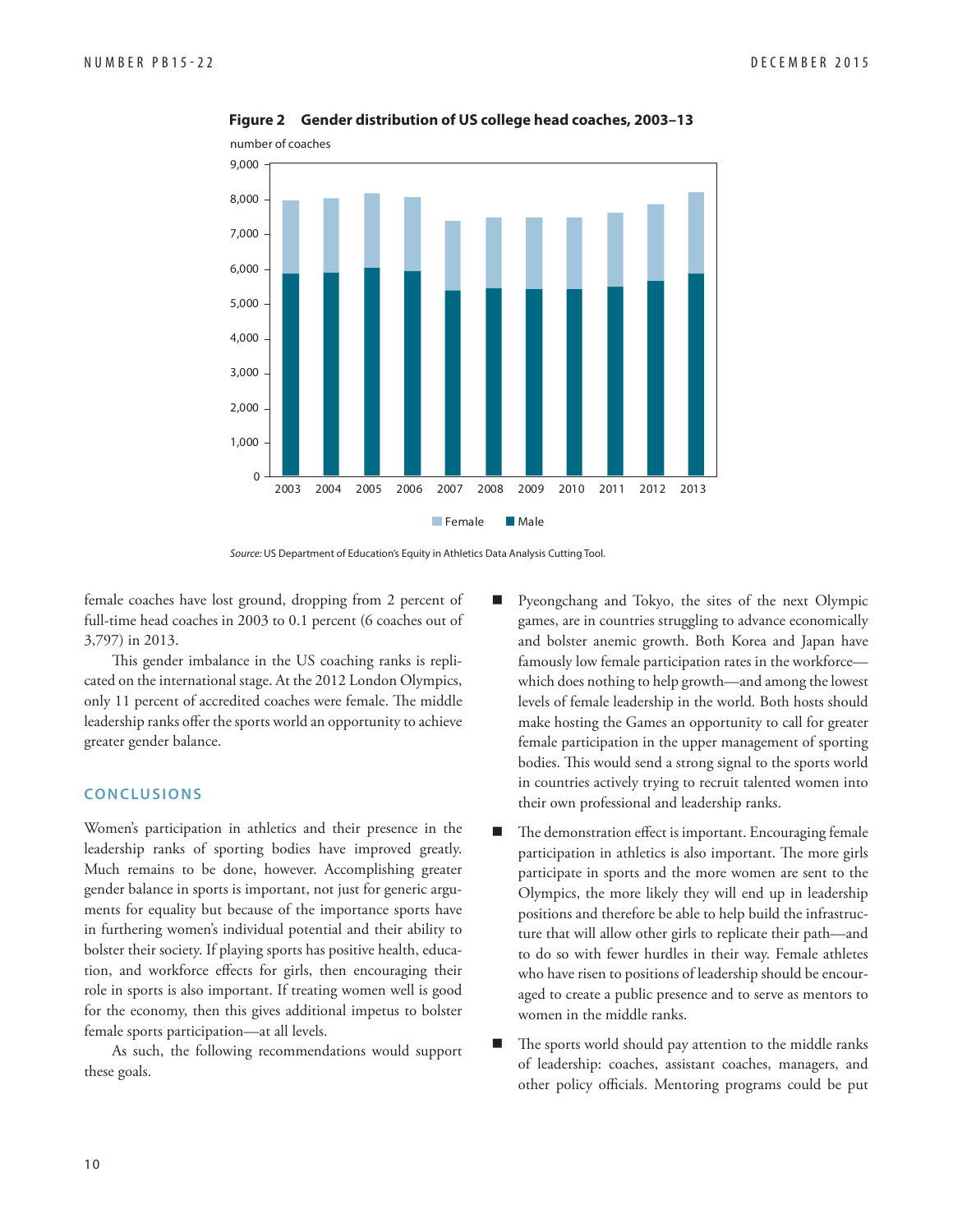in place to help female athletes forge a path to leadership through coaching and participation in decision-making positions.

Targets or quotas are a means to level the playing field. The sports sector, which at least partly subscribes to a goal of augmenting female participation, outperforms the overall corporate sector in terms of female representation in leadership ranks. Worries abound that implementing enforceable quotas or targets will have negative external effects such as crowding out qualified male candidates or creating a pool of "golden skirted" women who serve on multiple boards. The target approach practiced by the ITU may be a sound alternative. This approach increases the participation of

#### **REFERENCES**

Agenor, Pierre-Richard, and Otaviano Canuto. 2012. *Measuring the Eff ect of Gender-Based Policies on Economic Growth*. Economic Premise 85. Washington: World Bank.

Duflo, Esther. 2011. *Women's Empowerment and Economic Development*. NBER Working Paper 17702. Cambridge, MA: National Bureau of Economic Research.

EU (European Union). 2014. *Gender Equality in Sport: Proposal for Strategic Actions 2014–2020*. Brussels: European Commission.

EY. 2014. *Making the connection: women, sport and leadership*. London.

Henry, Ian P., and Leigh Robinson. 2010. Gender Equality and Leadership in the Olympic Bodies: Women, Leadership, and the Olympic Movement (June). Geneva: International Labor Organization.

Humphreys, Brad R., and Jane E. Ruseski. 2008. *The Size and Scope of the Sports Industry in the United States.* IASE Conference Papers 0833. Limoges, France: International Association of Sports Economists.

ILO (International Labor Organization). 2015. *Women in Business and Management Gaining Momentum.* Geneva.

IOC (International Olympic Committee). 2014. Factsheet: Women in the Olympic Movement (May). Lausanne, Switzerland.

Kotschwar, Barbara. 2014. *Women, Sports, and Development: Does It Pay to Let Girls Play?* Policy Brief 14-8 (March). Washington: Peterson Institute for International Economics.

women but still allows the participation of qualified men. If an ITU board wishes to appoint a man it can do so, if it pays the tariff fee of one additional woman on the board. While women may not wish to be seen as an opportunity cost, this solution does achieve the goal of increasing the participation of women. These women can begin to build an experience base of board participation, serve as mentors to other women if they so wish, and help change a culture. This is even more compelling in sports than in other sectors, given the secrecy with which leadership selection is carried out. Firms are accountable to their stockholders. The recent shakeup in FIFA leadership shows that public suasion is not enough to change this type of leadership.

Noland, Marcus, Barbara Kotschwar, and Tyler Moran. 2016 (forthcoming). *Balancing the Board: A Global Survey of Women in Corporate Leadership.* Washington: Peterson Institute for International Economics.

Noland, Marcus, and Kevin Stahler. 2014. *What Goes into a Medal: Women's Inclusion and Success at the Olympic Games.* Working Paper 14-7 (October). Washington: Peterson Institute for International Economics.

Stevenson, Betsey. 2007. Title IX and the Evolution of High School Sports. *Contemporary Economic Policy* 25, no. 4: 486–505.

—. 2010. *Beyond the Classroom: Using Title IX to Measure the Return to High School Sports*. NBER Working Paper 15728. Cambridge, MA: National Bureau of Economic Research.

Teezel, Sarah. 2013. Rules and reform: eligibility, gender differences and the Olympic Games. In *Olympic Reform Ten Years Later,* eds. Heather Dichter and Bruce Kidd. New York: Taylor & Francis.

Weed, Mike. 2009. The Potential of the Demonstration Effect to Grow and Sustain Participation in Sport. Centre for Sport, Physical Education and Activity Research (SPEAR). Canterbury, UK: Canterbury Christ Church University.

This publication has been subjected to a prepublication peer review intended to ensure analytical quality. The views expressed are those of the authors. This publication is part of the overall program of the Peterson Institute for International Economics, as endorsed by its Board of Directors, but it does not necessarily reflect the views of individual members of the Board or of the Institute's staff or management.

The Peterson Institute for International Economics is a private nonpartisan, nonprofit institution for rigorous, intel*lectually open, and indepth study and discussion of international economic policy. Its purpose is to identify and analyze*  important issues to make globalization beneficial and sustainable for the people of the United States and the world, and *then to develop and communicate practical new approaches for dealing with them. Its work is funded by a highly diverse group of philanthropic foundations, private corporations, and interested individuals, as well as income on its capital fund.*  About 35 percent of the Institute's resources in its latest fiscal year were provided by contributors from outside the United States. A list of all financial supporters for the preceding four years is posted at http://piie.com/supporters.cfm.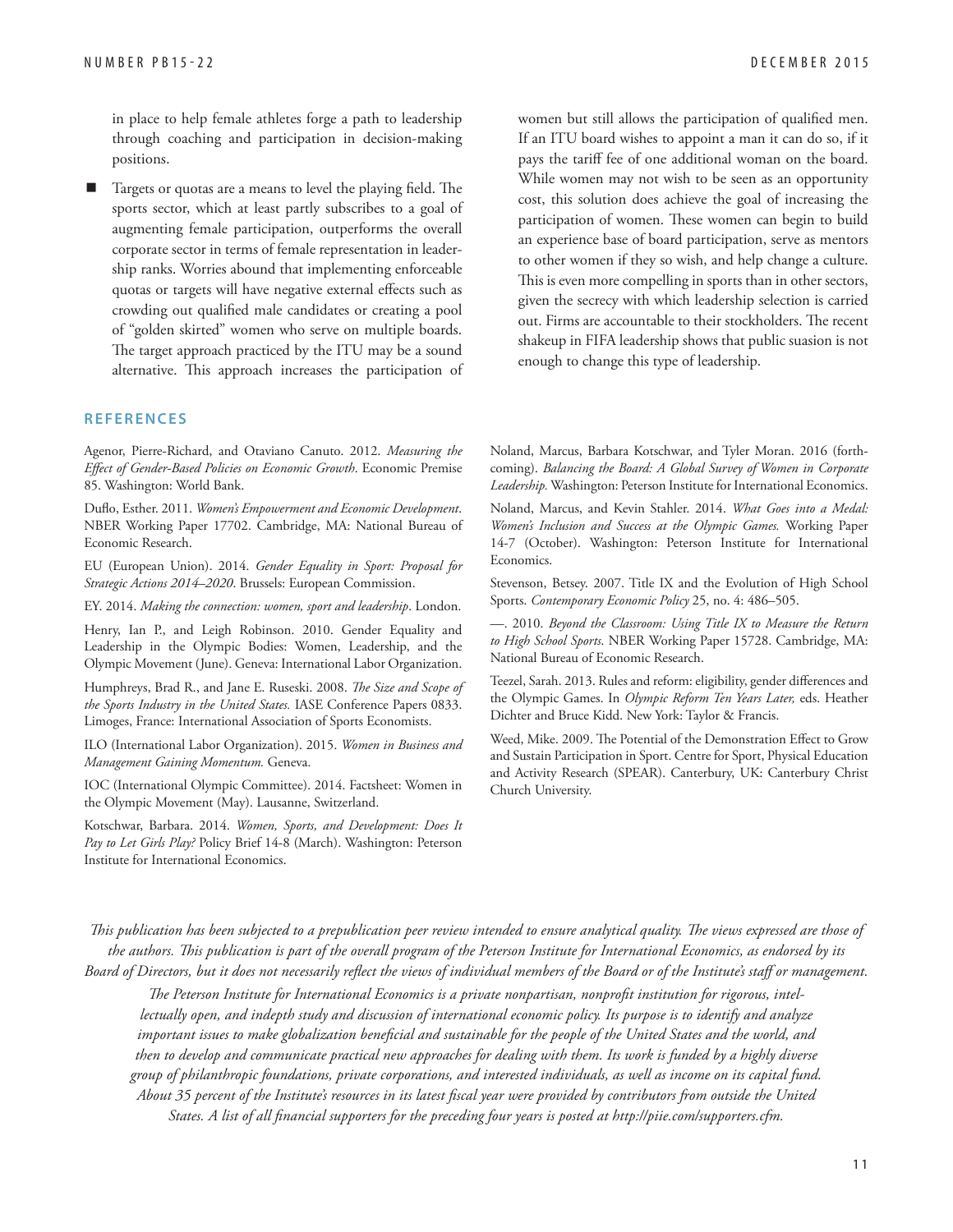#### **Annex 1 Gender balance in international federations**

|             | <b>Sport organization</b>                                            | Gender<br>of board<br>chair | Gender<br>of CEO | <b>Female</b><br>directors | Size of<br>board | Percent<br>female<br>directors | <b>Signed</b><br><b>Brighton</b><br><b>Declaration</b> |
|-------------|----------------------------------------------------------------------|-----------------------------|------------------|----------------------------|------------------|--------------------------------|--------------------------------------------------------|
| <b>INF</b>  | International Netball Federation                                     | Female                      | Female           | 9                          | 9                | 100.0                          | Yes                                                    |
| <b>ITU</b>  | International Triathlon Union                                        | Female                      | Female           | 6                          | 15               | 40.0                           | Yes                                                    |
| <b>IDBF</b> | International Dragon Boat Federation                                 | Female                      | Male             | 2                          | 15               | 13.3                           |                                                        |
| FEI         | International Equestrian Federation                                  | Female                      | Male             | 2                          | 6                | 33.3                           | Yes                                                    |
| FISav       | International Federation of Savate                                   | Female                      | Male             | 4                          | 20               | 20.0                           | Yes                                                    |
| <b>IFSS</b> | International Federation of Sleddog Sports                           | Female                      | Male             | 4                          | 12               | 33.3                           |                                                        |
| <b>WCF</b>  | <b>World Curling Federation</b>                                      | Female                      | Male             | $\mathbf{1}$               | 4                | 25.0                           |                                                        |
| <b>CMAS</b> | World Underwater Federation                                          | Female                      | Male             | 3                          | 21               | 14.3                           |                                                        |
| <b>FIE</b>  | Fencing - Federation Internationale d'Escrime                        | Male                        | Female           | 5                          | 17               | 29.4                           |                                                        |
| <b>FIQ</b>  | Bowling - Federation Internationale des Quilleurs                    | Male                        | Female           | 0                          | 7                | 0.0                            |                                                        |
| <b>FIS</b>  | Federation Internationale de Ski                                     | Male                        | Female           | $\mathbf{1}$               | 18               | 5.6                            |                                                        |
| <b>IBU</b>  | International Biathlon Union                                         | Male                        | Female           | $\mathbf{1}$               | 9                | 11.1                           |                                                        |
| <b>FIBT</b> | International Bobsleigh and Skeleton Federation                      | Male                        | Female           | 0                          | 8                | 0.0                            |                                                        |
| <b>IFSC</b> | International Federation of Sport Climbing                           | Male                        | Female           | $\mathbf{1}$               | 10               | 10.0                           |                                                        |
| IGF         | International Go Federation                                          | Male                        | Female           | 0                          | 12               | 0.0                            |                                                        |
| <b>IHF</b>  | International Handball Federation                                    | Male                        | Female           | 0                          | 5                | 0.0                            |                                                        |
| FIH         | International Hockey Federation                                      | Male                        | Female           | 6                          | 15               | 40.0                           | Yes                                                    |
| IJF         | International Judo Federation                                        | Male                        | Female           | 0                          | 14               | 0.0                            |                                                        |
| <b>UIPM</b> | International Modern Pentathlon Union                                | Male                        | Female           | 2                          | 21               | 9.5                            |                                                        |
| <b>UIAA</b> | International Moutaineering and Climbing Federation                  | Male                        | Female           | $\mathbf{1}$               | 5                | 20.0                           |                                                        |
| <b>IOF</b>  | International Orienteering Federation                                | Male                        | Female           | 3                          | 11               | 27.3                           |                                                        |
| <b>IWWF</b> | International Waterski and Wakeboard Federation                      | Male                        | Female           | $\mathbf{1}$               | 8                | 12.5                           |                                                        |
| JJIF        | Ju-Jitsu International Federation                                    | Male                        | Female           | 0                          | 5                | 0.0                            |                                                        |
| <b>WBSC</b> | World Baseball Softball Confederation                                | Male                        | Female           | 3                          | 11               | 27.3                           |                                                        |
| <b>WDSF</b> | <b>World DanceSport Federation</b>                                   | Male                        | Female           | 3                          | 16               | 18.8                           |                                                        |
| <b>BWF</b>  | <b>Badminton World Federation</b>                                    | Male                        | Male             | 2                          | 14               | 14.3                           | Yes                                                    |
| <b>CIPS</b> | Sport Fishing - Confederation<br>Internationale De La Peche Sportive | Male                        | Male             | 8                          | 8                | 0.0                            |                                                        |
| <b>FIPV</b> | Federacion International de Pelota Vasca                             | Male                        | Male             | 0                          | 20               | 0.0                            |                                                        |
| <b>FIBA</b> | Federation Internationale de Basketball                              | Male                        | Male             | 5                          | 23               | 21.7                           |                                                        |
| <b>FIFA</b> | Federation Internationale de Football Association                    | Male                        | Male             | 1                          | 25               | 4.0                            |                                                        |
| CMSB        | Federation Mondale des Sports de Boules                              | Male                        | Male             | 1                          | 11               | 9.1                            |                                                        |
| <b>ISAF</b> | International Sailing Federation                                     | Male                        | Male             | 2                          | 8                | 25.0                           | Yes                                                    |
| IAF         | International Aikido Federation                                      | Male                        | Male             | 0                          | 9                | 0.0                            |                                                        |
| <b>FIAS</b> | International Amateur Sambo Federation                               | Male                        | Male             | 0                          | 14               | 0.0                            |                                                        |
| <b>IAAF</b> | International Association of Athletics Federations                   | Male                        | Male             | 6                          | 27               | 22.2                           |                                                        |
| IBAF        | International Baseball Federation                                    | Male                        | Male             | 0                          | 14               | 0.0                            |                                                        |
| ICF         | International Canoe Federation                                       | Male                        | Male             | 3                          | 30               | 10.0                           |                                                        |
| ICSF        | International Casting Sport Federation                               | Male                        | Male             | 0                          | 9                | 0.0                            |                                                        |
| <b>FIDE</b> | International Chess Federation                                       | Male                        | Male             | 2                          | 20               | 10.0                           |                                                        |
| ICC         | <b>International Cricket Council</b>                                 | Male                        | Male             | 0                          | 16               | 0.0                            |                                                        |
| <b>IFAF</b> | International Federation of American Football                        | Male                        | Male             | $\mathbf{1}$               | 10               | 10.0                           | Yes                                                    |

(table continues)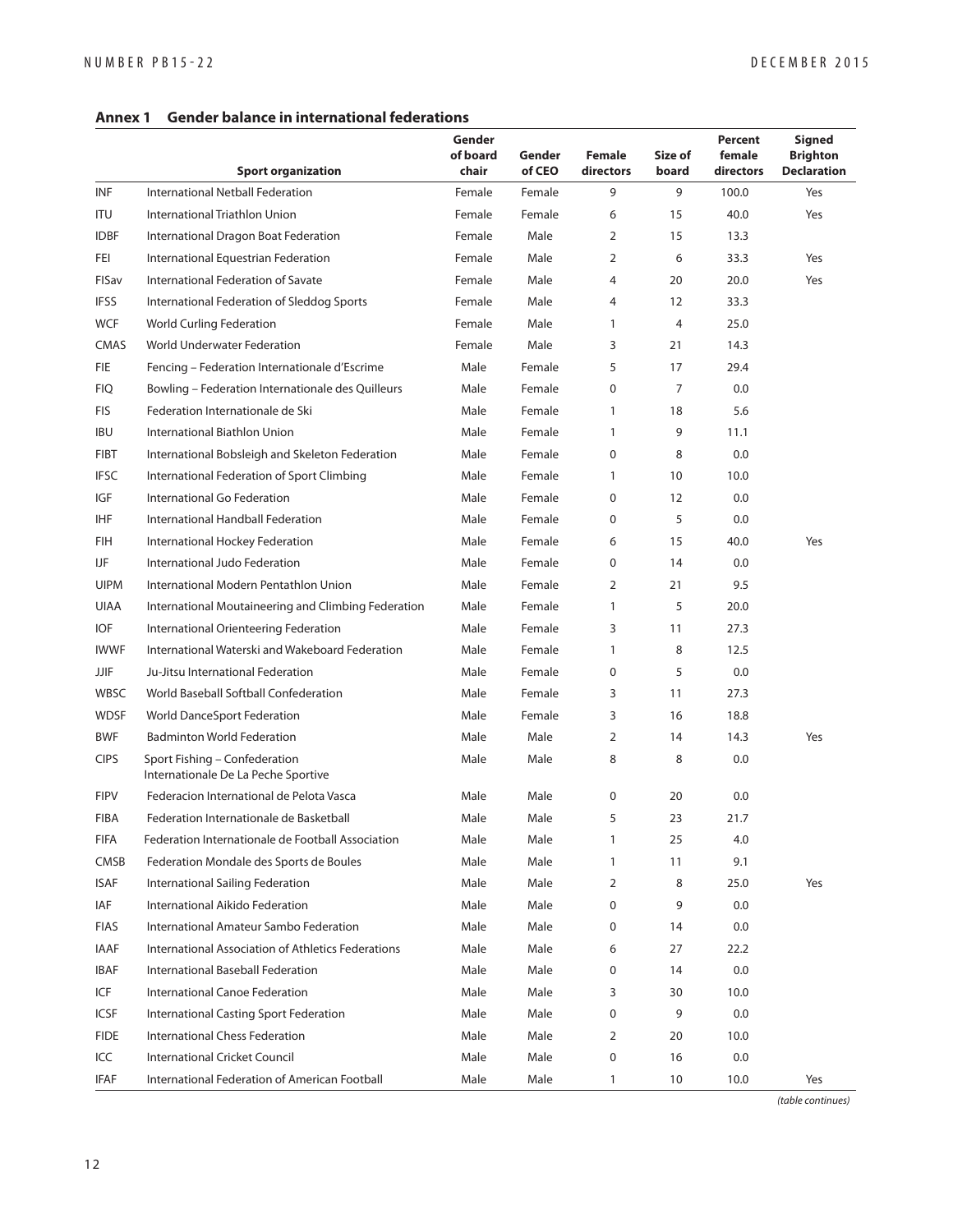#### **Annex 1 Gender balance in international federations** (continued)

|              | <b>Sport organization</b>                             | Gender<br>of board<br>chair | Gender<br>of CEO | <b>Female</b><br>directors | Size of<br>board | Percent<br>female<br>directors | <b>Signed</b><br><b>Brighton</b><br><b>Declaration</b> |
|--------------|-------------------------------------------------------|-----------------------------|------------------|----------------------------|------------------|--------------------------------|--------------------------------------------------------|
| <b>IFBB</b>  | International Federation of Body Building and Fitness | Male                        | Male             | $\overline{2}$             | 15               | 13.3                           |                                                        |
| <b>IFMA</b>  | International Federation of Muaythai Amateur          | Male                        | Male             | 7                          | 34               | 20.6                           |                                                        |
| IFA          | International Fistball Association                    | Male                        | Male             | 0                          | 8                | 0.0                            |                                                        |
| <b>IFF</b>   | International Floorball Federation                    | Male                        | Male             | 3                          | 11               | 27.3                           | Yes                                                    |
| IGF          | International Golf Federation                         | Male                        | Male             | $\mathbf{1}$               | 14               | 7.1                            |                                                        |
| FIG          | International Gymnastics Federation                   | Male                        | Male             | 7                          | 23               | 30.4                           | Yes                                                    |
| <b>IIHF</b>  | International Ice Hockey Federation                   | Male                        | Male             | 2                          | 14               | 14.3                           | Yes                                                    |
| FIK          | International Kendo Federation                        | Male                        | Male             | 0                          | 14               | 0.0                            |                                                        |
| ILS          | International Life Saving Federation                  | Male                        | Male             | 3                          | 21               | 14.3                           | Yes                                                    |
| FIL          | International Luge Federation                         | Male                        | Male             | 2                          | 15               | 13.3                           |                                                        |
| <b>FIM</b>   | International Motorcycling Federation                 | Male                        | Male             | 1                          | 13               | 7.7                            | Yes                                                    |
| <b>IPF</b>   | International Powerlifting Federation                 | Male                        | Male             | $\mathbf{1}$               | 11               | 9.1                            |                                                        |
| <b>FIRS</b>  | International Roller Sports Federation                | Male                        | Male             | 3                          | 12               | 25.0                           |                                                        |
| <b>FISA</b>  | International Rowing Federation                       | Male                        | Male             | 2                          | 7                | 28.6                           |                                                        |
| <b>IRB</b>   | International Rugby Board                             | Male                        | Male             | 0                          | 27               | 0.0                            |                                                        |
| <b>ISTAF</b> | International Sepaktakraw Federation                  | Male                        | Male             | 0                          | 5                | 0.0                            |                                                        |
| <b>ISSF</b>  | International Shooting Sport Federation               | Male                        | Male             | 0                          | 13               | 0.0                            |                                                        |
| <b>ISU</b>   | International Skating Union                           | Male                        | Male             | 5                          | 11               | 45.5                           |                                                        |
| <b>ISMF</b>  | International Ski Mountaineering Federation           | Male                        | Male             | $\mathbf{1}$               | 4                | 25.0                           |                                                        |
| <b>ISTF</b>  | International Soft Tennis Federation                  | Male                        | Male             | 0                          | 5                | 0.0                            |                                                        |
| <b>IFS</b>   | International Sumo Federation                         | Male                        | Male             | 0                          | 8                | 0.0                            |                                                        |
| ISA          | International Surfing Association                     | Male                        | Male             | 2                          | 6                | 33.3                           |                                                        |
| ITF          | International Tennis Federation                       | Male                        | Male             | 0                          | 14               | 0.0                            |                                                        |
| <b>FIVB</b>  | International Volleyball Federation                   | Male                        | Male             | 2                          | 16               | 12.5                           |                                                        |
| <b>IWF</b>   | International Weightlifting Federation                | Male                        | Male             | $\mathbf{1}$               | 21               | 4.8                            | Yes                                                    |
| PI           | Panathlon International                               | Male                        | Male             | 0                          | 0                | 0.0                            |                                                        |
| <b>FINA</b>  | Swimming - Federation Internationale de Natation      | Male                        | Male             | $\mathbf{1}$               | 24               | 4.2                            |                                                        |
| FAI          | International Air Sports Federation                   | Male                        | Male             | 0                          | 7                | 0.0                            | Yes                                                    |
| ICU          | <b>International Cheer Union</b>                      | Male                        | Male             | 2                          | 13               | 15.4                           |                                                        |
| <b>TWIF</b>  | Tug of War International Federation                   | Male                        | Male             | $\mathbf{1}$               | 5                | 20.0                           |                                                        |
| <b>UWW</b>   | United World Wrestling                                | Male                        | Male             | 4                          | 21               | 19.1                           |                                                        |
| WAF          | <b>World Archery Federation</b>                       | Male                        | Male             | 3                          | 13               | 23.1                           |                                                        |
| <b>WBF</b>   | World Bridge Federation                               | Male                        | Male             | 2                          | 22               | 9.1                            |                                                        |
| <b>WCBS</b>  | World Confederation of Billiard Sports                | Male                        | Male             | 0                          | 8                | 0.0                            |                                                        |
| <b>WDF</b>   | <b>World Darts Federation</b>                         | Male                        | Male             | 2                          | 8                | 25.0                           |                                                        |
| WFDF         | World Flying Disc Federation                          | Male                        | Male             | 2                          | 12               | 16.7                           |                                                        |
| <b>WKF</b>   | World Karate Federation                               | Male                        | Male             | $\mathbf{1}$               | 13               | 7.7                            |                                                        |
| <b>WMF</b>   | World Minigolf Sport Federation                       | Male                        | Male             | 0                          | 8                | 0.0                            |                                                        |
| WSF          | World Squash Federation                               | Male                        | Male             | $\mathbf{1}$               | 5                | 20.0                           | Yes                                                    |
| WTF          | World Taekwondo Federation                            | Male                        | Male             | 2                          | 28               | 7.1                            |                                                        |
| <b>FMJD</b>  | World Draughts Federation                             | Male                        | Male             | $\mathbf{1}$               | 14               | 7.1                            |                                                        |

(table continues)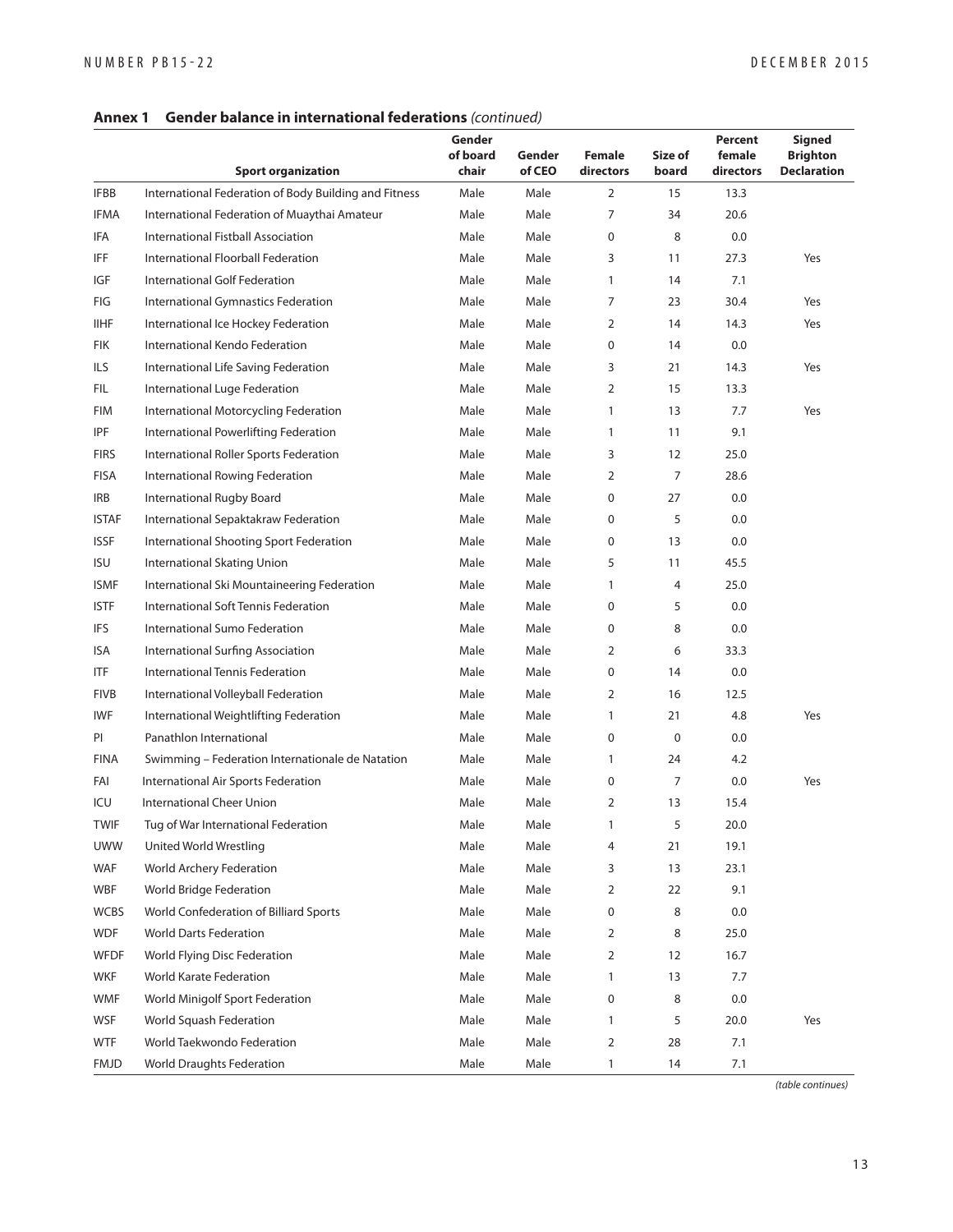#### **Annex 1 Gender balance in international federations** (continued)

|             | <b>Sport organization</b>                     | Gender<br>of board<br>chair | Gender<br>of CEO | <b>Female</b><br>directors | Size of<br>board | Percent<br>female<br>directors | <b>Signed</b><br><b>Brighton</b><br><b>Declaration</b> |
|-------------|-----------------------------------------------|-----------------------------|------------------|----------------------------|------------------|--------------------------------|--------------------------------------------------------|
| <b>FIL</b>  | Federation of International Lacrosse          | Male                        | n.a.             | 2                          | 6                | 33.3                           |                                                        |
| <b>FIA</b>  | Federation Internationale de l'Automobile     | Male                        | n.a.             | 0                          | 4                | 0.0                            |                                                        |
| <b>FIP</b>  | Federation of International Polo              | Male                        | n.a.             | 0                          | 18               | 0.0                            |                                                        |
| <b>AIBA</b> | International Boxing Association              | Male                        | n.a.             | 0                          | 25               | 0.0                            | Yes                                                    |
| UCI         | International Cycling Union                   | Male                        | n.a.             |                            | 4                | 25.0                           |                                                        |
| IFI         | International Federation Icestock Sport       | Male                        | n.a.             | $\mathbf 0$                | 5                | 0.0                            |                                                        |
| <b>IRF</b>  | International Racquetball Federation          | Male                        | n.a.             | 2                          | 12               | 16.7                           |                                                        |
| <b>WAKO</b> | World Association of Kickboxing Organizations | Male                        | n.a.             |                            | 17               | 5.9                            |                                                        |

n.a. = not available

Sources: Data gathered from international federation websites and Syndey Scoreboard (available at http://www.sydneyscoreboard.com/).